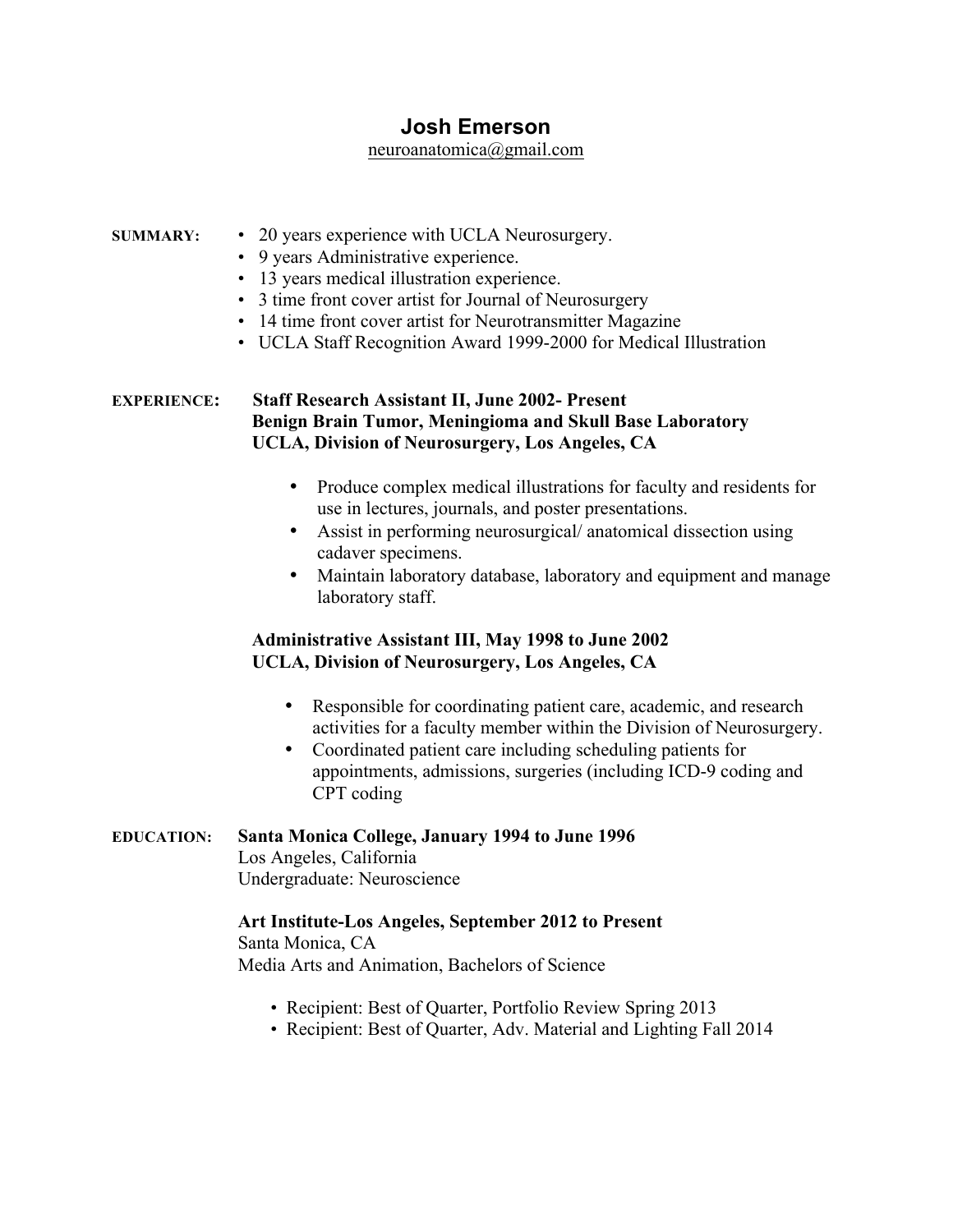# **Medical Illustration Publications:**

Unilateral Anterior Skull Base Reconstruction Utilizing Nasal Septal "Trap Door" Vascularized Flap with Olfactory Function Preservation; NASBS Poster presentation, March 2016

Endoscopic and Gravity-Assisted Resection of Medial Temporo-occipital Lesions Through a Supracerebellar Transtentorial Approach: Technical Notes With Case Illustrations; Operative Neurosurgery; Vol. 11; December 2015

Evolution of minimally invasive approaches to the sella and parasellar regions; International Archives of Otorhinolaryngology; Vol. 18 (Sup 2), October 2014

Meningial management for optimal revascularization from middle meningial artery; Journal of Neurosurgery; Vol 118 (1); January 2013 *FRONT COVER ILLUSTRATION*

Outcomes for temporal lobe epilepsy operations may not be equal: A Call for a RCT of ATL vs. SAH. Neurology; Submitted January 2013

Surgical treatment of Chiari malformation with and without syringomyelia: experience with 177 adult patients. Journal of Neurosurgery; Vol. 118; Feburary 2013

Idiopathic Thoracic Spinal Cord Herniation: Report of 10 Patients and Description of Surgical Approach; Journal of Spinal Disorders Technology; Vol. 25, number 3, May 2012

Cortical reorganization in patients with cervical spondylotic myelopathy; Journal of Neurosurgery/Spine, Vol.6, June 2007 *FRONT COVER ILLUSTRATION*

Avoidance of Carotid Artery Injuries in Transsphenoidal Surgery with the Doppler Probe and Micro-hook Blades; Operative Neurosurgery; V. 60; April 2007

Eyelid apraxia associated with subthalamic nucleus deep brain stimulation; Neurology 66; May sup.1 2007

Graded Repair of Cranial Base Defects and Cerebrospinal Fluid Leaks in Transsphenoidal Surgery; Operative Neurosurgery, vol 60, April 2007

Suboptimal Sphenoid and Sellar Exposure: A Consistent Finding in Patients Treated with Repeat Transsphenoidal Surgery for Residual Endocrine-inactive Macroadenomas; Neurosurgery; number 5, vol. 58, May 2006

Evaluation of registration techniques for spinal image guidance; Journal of Neurosurgery/Spine; Vol.4; April 2006 *FRONT COVER ILLUSTRATION*